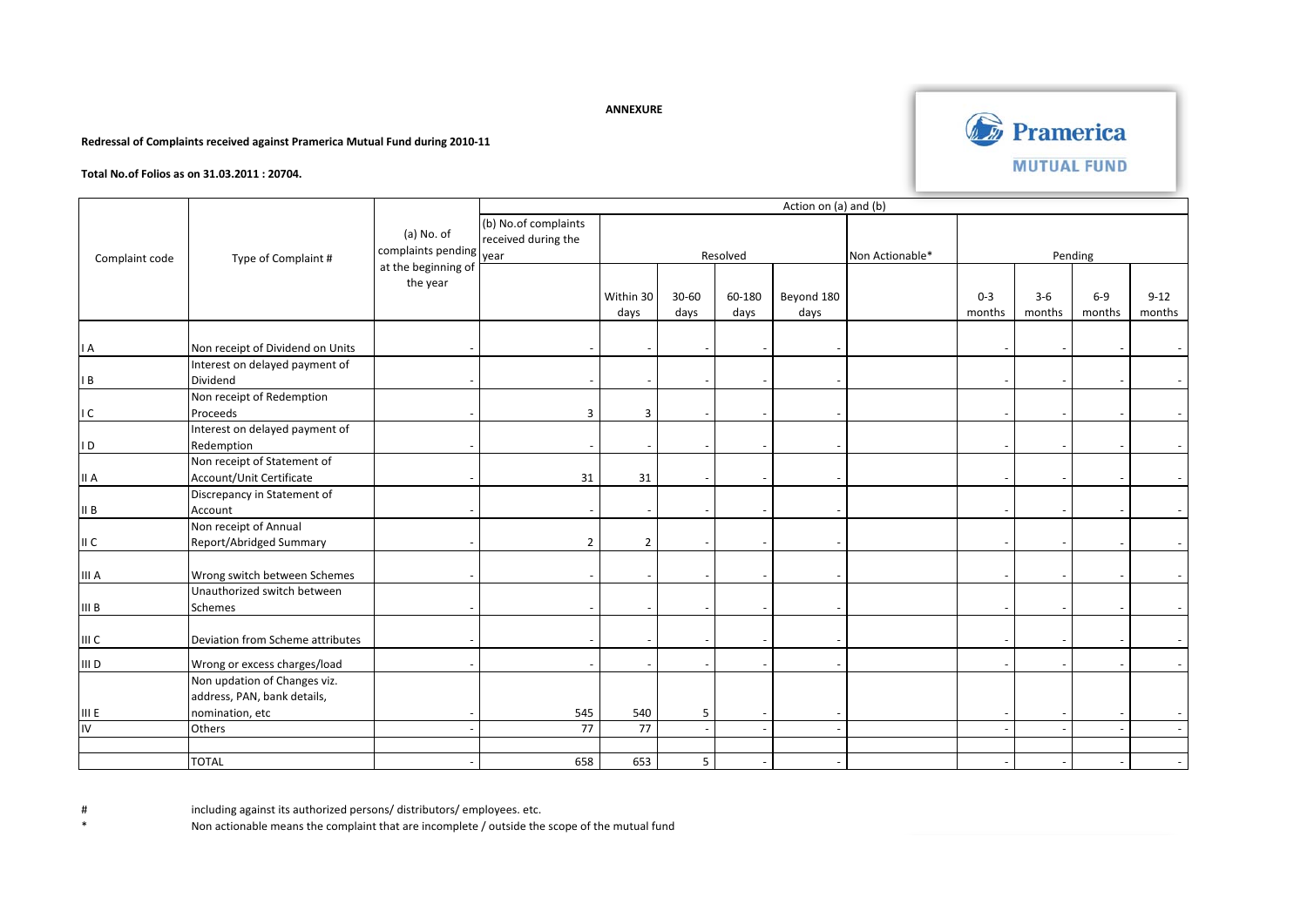## **Classification of complaints**

|                 | Type of Complaint                |
|-----------------|----------------------------------|
| <b>TYPE I</b>   | Delay/Non-receipt of money       |
| IA              | Dividend on Units                |
|                 | Interest on delayed payment of   |
| IB              | Dividend                         |
| LC              | <b>Redemption Proceeds</b>       |
|                 | Interest on delayed payment of   |
| ID              | Redemption                       |
|                 |                                  |
|                 | <b>Statement of Account/Unit</b> |
| <b>TYPE II</b>  | <b>Certificate/Annual Report</b> |
|                 | Non receipt of Statement of      |
| II A            | Account/Unit Certificate         |
|                 | Discrepancy in Statement of      |
| II B            | Account                          |
|                 |                                  |
|                 | Non receipt of Annual            |
| II C            | Report/Abridged Summary          |
|                 |                                  |
| <b>TYPE III</b> | <b>Service related</b>           |
|                 |                                  |
| III A           | Wrong switch between Schemes     |
|                 | Unauthorized switch between      |
| III B           | Schemes                          |
|                 |                                  |
| III C           | Deviation from Scheme attributes |
| III D           | Wrong or excess charges/load     |
|                 | Non updation of changes viz.     |
|                 | address, PAN, bank details,      |
| III E           | nomination, etc                  |
|                 |                                  |
| <b>TYPE IV</b>  | <b>Others</b>                    |